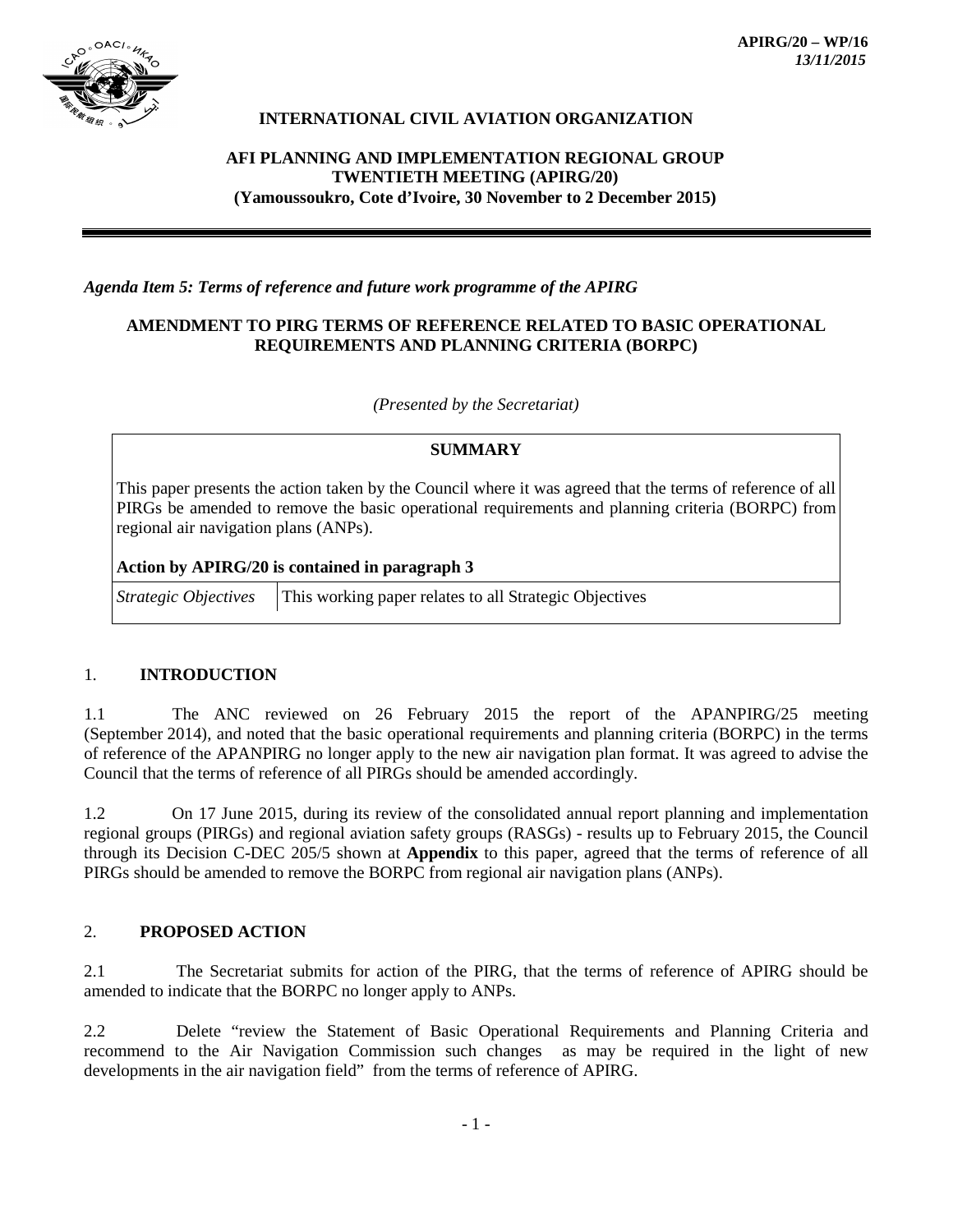# 3. **ACTION BY APIRG/20**

- 3.1 The meeting is invited to:
	- a) note the action taken by Council on C-DEC 205/5 on BORPC; and
	- b) agree to amend the mandate of APIRG by deleting reference to operational requirements and planning criteria (BORPC) as they are no longer part of regional air navigation plans (ANPs).

— — — — — — — —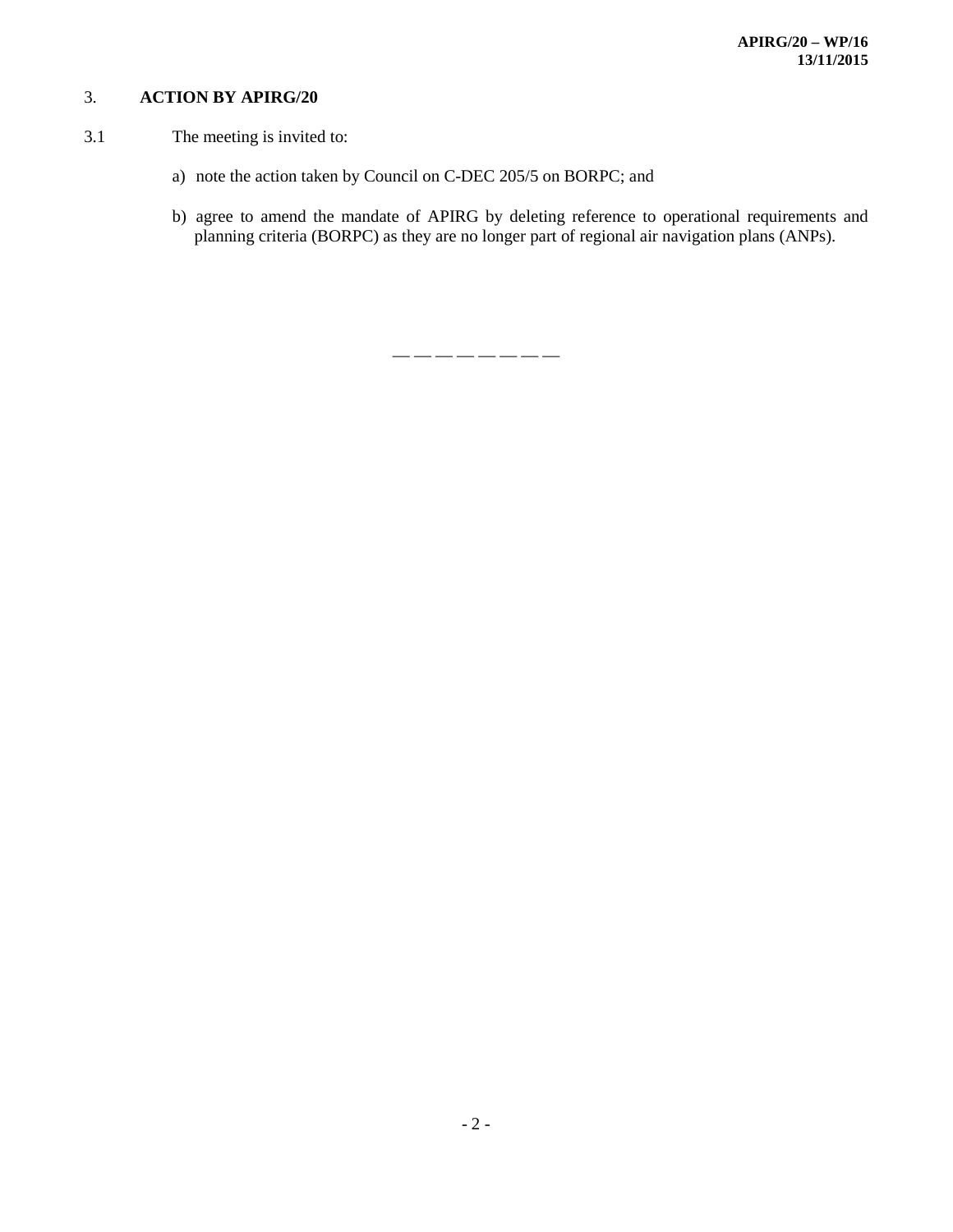#### **APPENDIX**

### **EXCERPT C-DEC 205/5 (17 June 2015)**

#### **Report of the Repository Review Group** (Subject No. 14.4)

…

# **Consolidated annual report on Planning and Implementation Regional Groups (PIRGs) and Regional Aviation Safety Groups (RASGs) – Results up to February 2015** (Subject No. 14.4.2)

9. This subject was considered on the basis of C-WP/14280, jointly presented by the President of the Air Navigation Commission (ANC) and the Director of the Air Navigation Bureau (D/ANB). The paper contained a summary of the ANC's review of PIRGs' and RASGs' meeting reports conducted during the period April 2014 to February 2015, and elaborated on the regional safety and air navigation implementation progress, challenges, associated recommendations and actions being taken. Appendix A to the paper set forth, in tabular form by region, a summary of all PIRGs' and RASGs' regional implementation performance progress for the said period. Appendix B contained some relevant conclusions of the CAR/SAM Regional Planning and Implementation Group (GREPECAS) and the Asia/Pacific Air Navigation Planning and Implementation Regional Group (APANPIRG). Note was taken of the need to harmonize the terminology used to describe the said progress of implementation in future consolidated annual reports.

10. In taking the action proposed in the executive summary of C-WP/14280, as amended by the President of the Council in light of the discussion, the Council:

- a) agreed that the terms of reference of all PIRGs should be amended to indicate that the basic operational requirements and planning criteria (BORPC) no longer apply to regional air navigation plans (ANPs);
- b) requested the Secretariat to ensure that RASG and PIRG State participants and all Member States in general have access to ICAO documents free of charge to the extent possible pursuant to ICAO's Publications Policy;
- c) noted that digital rights management (DRM) may impact access to ICAO documents and that a safety assessment of the new DRM project should take into account States' ability to access documents to support implementation of ICAO provisions, and the possible safety impact of that project;
- d) noted the availability of the information provided by the Asia/Pacific Search and Rescue (SAR) Task Force as relevant to the ongoing consideration of the global aeronautical distress and safety system (GADSS) concept of operation and requested that other regions, using an appropriate mechanism, provide similar information regarding their own regions;
- e) further noted, in the GADSS context, the Normal Aircraft Tracking Implementation Initiative (NATII) currently underway;